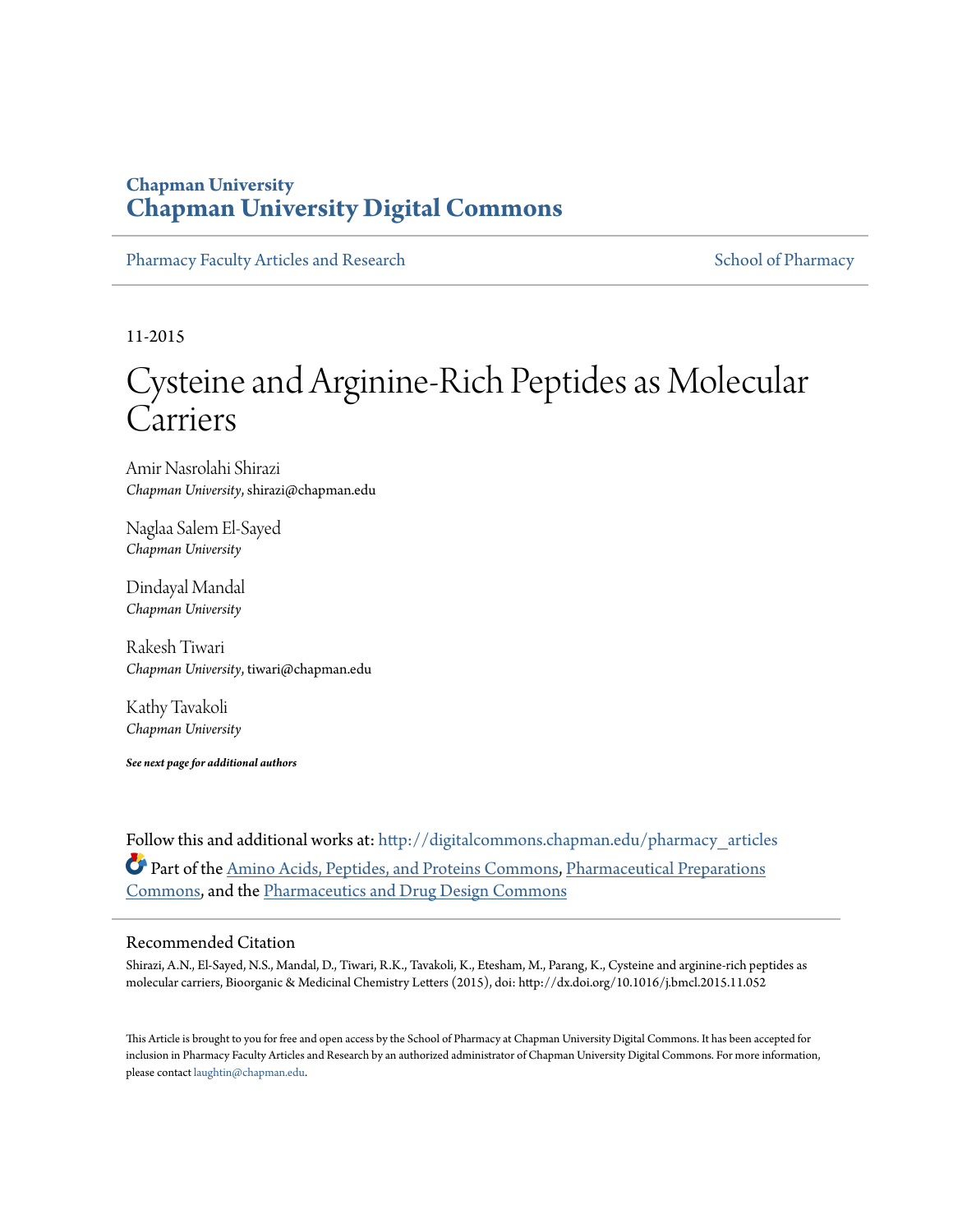# Cysteine and Arginine-Rich Peptides as Molecular Carriers

## **Comments**

NOTICE: this is the author's version of a work that was accepted for publication in *Bioorganic & Medicinal Chemistry Letters* in 2015. Changes resulting from the publishing process, such as peer review, editing, corrections, structural formatting, and other quality control mechanisms may not be reflected in this document. Changes may have been made to this work since it was submitted for publication. A definitive version will be subsequently published in *Bioorganic & Medicinal Chemistry Letters*. [DOI:](http://dx.doi.org/10.1016/j.bmcl.2015.11.052) [10.1016/](http://dx.doi.org/10.1016/j.bmcl.2015.11.052) [j.bmcl.2015.11.052](http://dx.doi.org/10.1016/j.bmcl.2015.11.052)

The Creative Commons license below applies only to this version of the article.

## **Creative Commons License** <u>@0®ම</u>

This work is licensed under a [Creative Commons Attribution-Noncommercial-No Derivative Works 4.0](http://creativecommons.org/licenses/by-nc-nd/4.0/) [License.](http://creativecommons.org/licenses/by-nc-nd/4.0/)

## **Copyright** Elsevier

## **Authors**

Amir Nasrolahi Shirazi, Naglaa Salem El-Sayed, Dindayal Mandal, Rakesh Tiwari, Kathy Tavakoli, Matthew Eteshem, and Keykavous Parang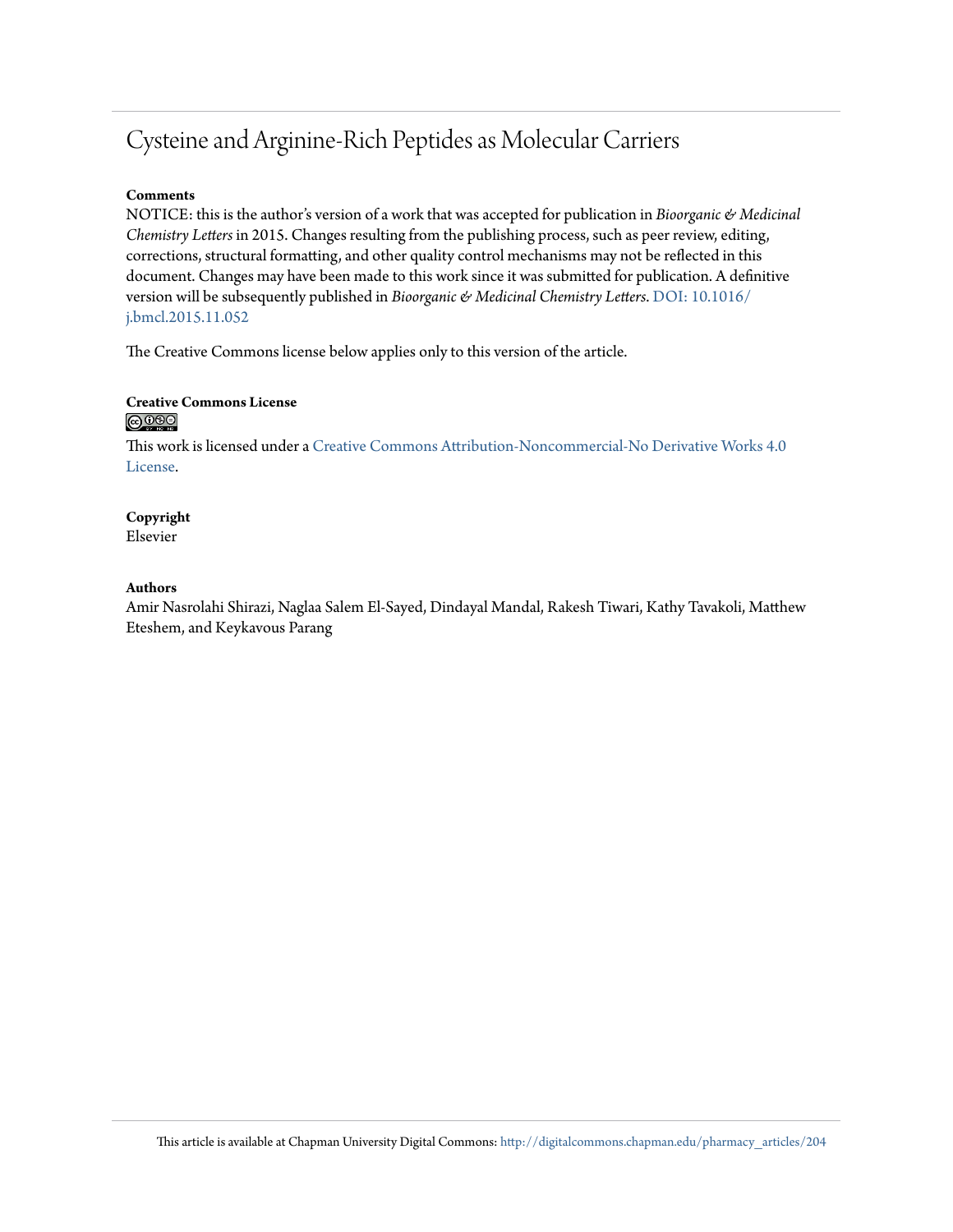# Accepted Manuscript

Cysteine and arginine-rich peptides as molecular carriers

Amir Nasrolahi Shirazi, Naglaa Salem El-Sayed, Dindayal Mandal, Rakesh K. Tiwari, Kathy Tavakoli, Matthew Etesham, Keykavous Parang

| PII:                  | S0960-894X(15)30260-2                               |
|-----------------------|-----------------------------------------------------|
| DOI:                  | http://dx.doi.org/10.1016/j.bmcl.2015.11.052        |
| Reference:            | <b>BMCL 23308</b>                                   |
| To appear in:         | <b>Bioorganic &amp; Medicinal Chemistry Letters</b> |
| Received Date:        | 27 September 2015                                   |
| <b>Revised Date:</b>  | $10$ November $2015$                                |
| <b>Accepted Date:</b> | 16 November 2015                                    |



Please cite this article as: Shirazi, A.N., El-Sayed, N.S., Mandal, D., Tiwari, R.K., Tavakoli, K., Etesham, M., Parang, K., Cysteine and arginine-rich peptides as molecular carriers, Bioorganic & Medicinal Chemistry Letters (2015), doi: [http://dx.doi.org/10.1016/j.bmcl.2015.11.052](http://dx.doi.org/http://dx.doi.org/10.1016/j.bmcl.2015.11.052)

This is a PDF file of an unedited manuscript that has been accepted for publication. As a service to our customers we are providing this early version of the manuscript. The manuscript will undergo copyediting, typesetting, and review of the resulting proof before it is published in its final form. Please note that during the production process errors may be discovered which could affect the content, and all legal disclaimers that apply to the journal pertain.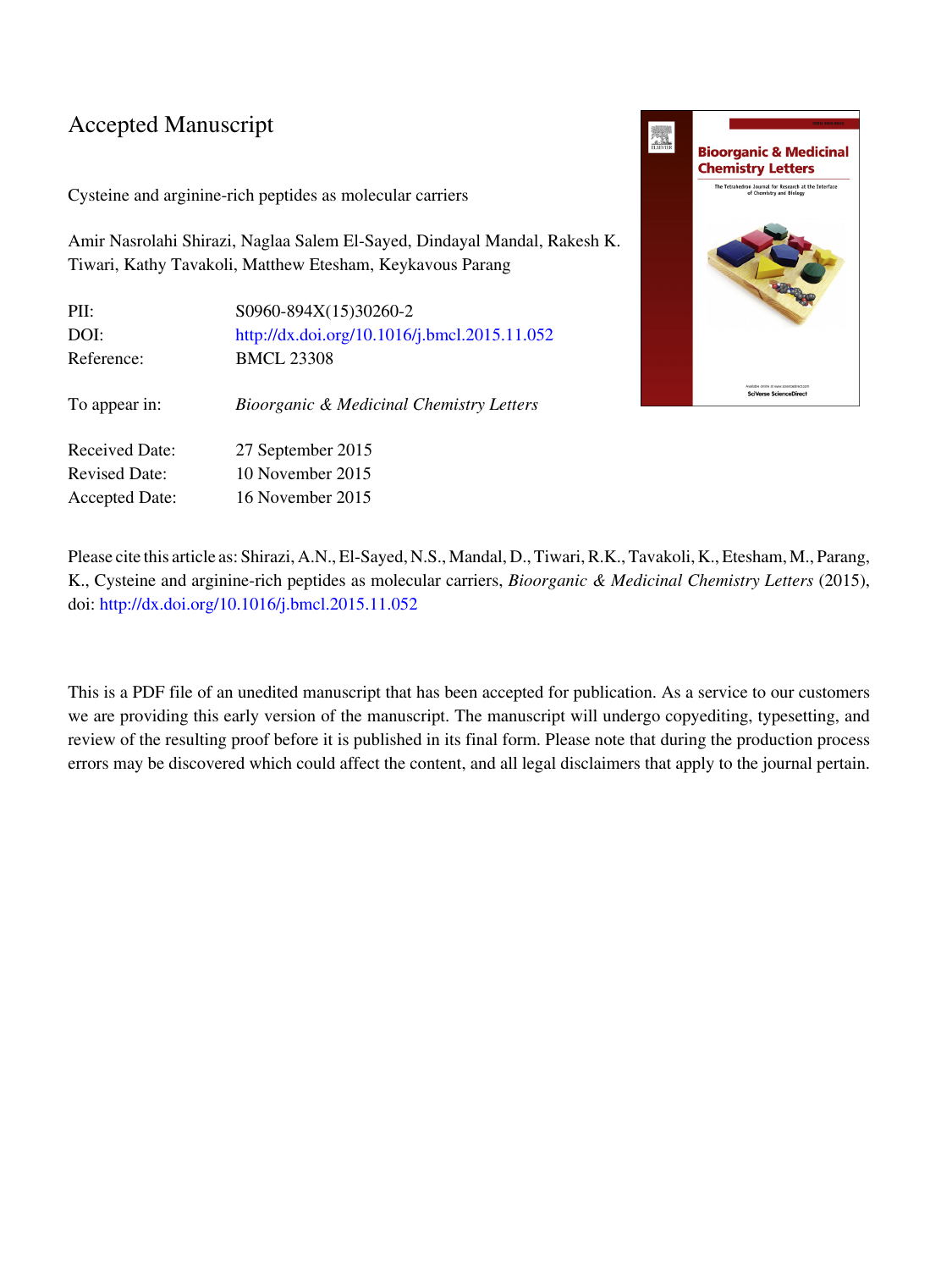# **ACCEPTED MANUSCRIPT**

## **Graphical Abstract**

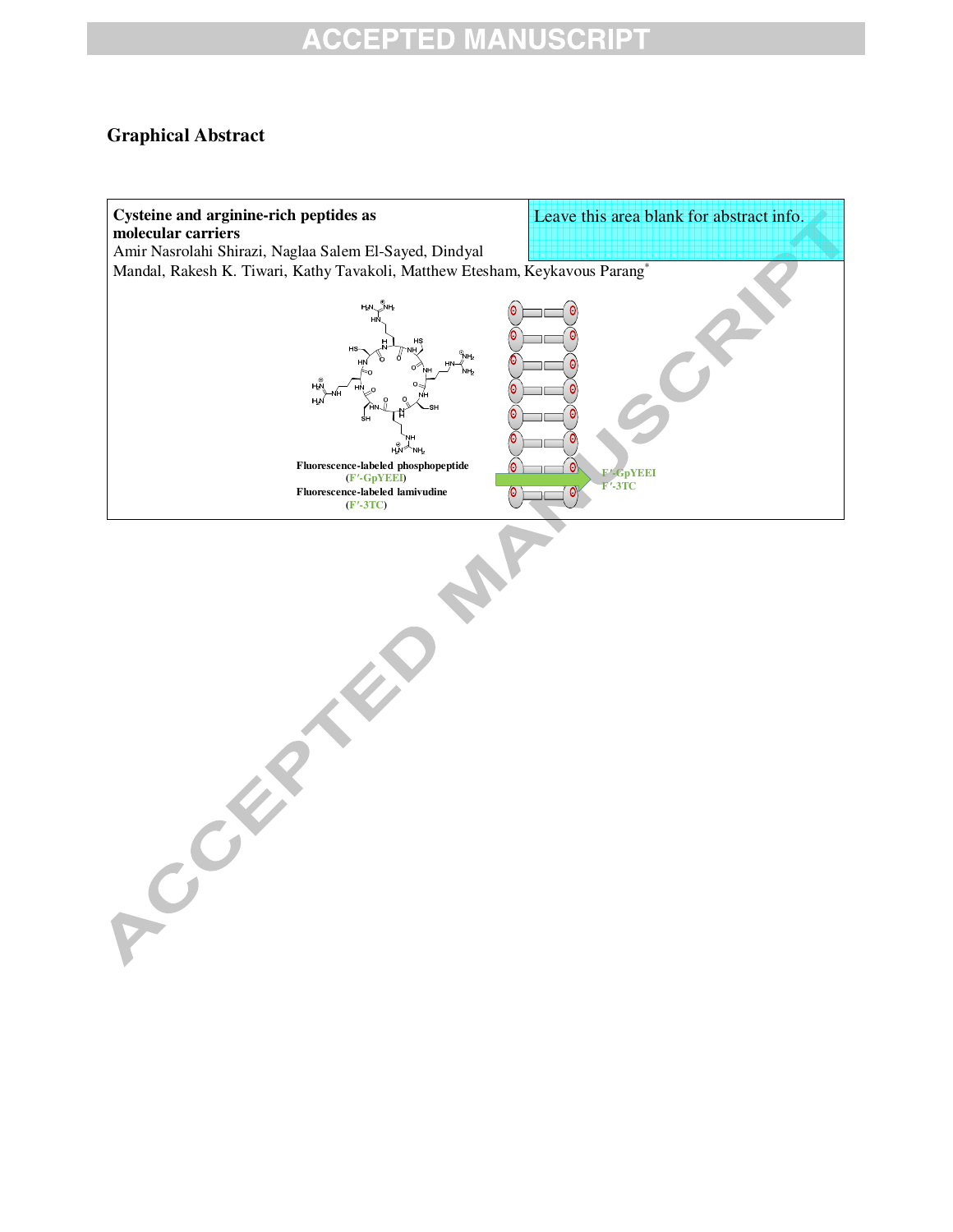# ED M.



Bioorganic & Medicinal Chemistry Letters journal homepage: www.elsevier.com

## **Cysteine and arginine-rich peptides as molecular carriers**

Amir Nasrolahi Shirazi, Naglaa Salem El-Sayed, Dindayal Mandal, Rakesh K. Tiwari, Kathy Tavakoli, Matthew Etesham, Keykavous Parang<sup>∗</sup>

*Chapman University School of Pharmacy, Harry and Diane Rinker Health Science Campus, Irvine, California 92618, United States* 

## ARTICLE INFO ABSTRACT

*Article history:* Received Revised Accepted Available online

*Keywords:* Arginine Cysteine Drug Delivery Formulation Peptide

———

A number of linear and cyclic peptides containing alternative arginine and cysteine residues, namely linear  $(CR)_3$ , linear  $\hat{(CR)}_4$ , linear  $\hat{(CR)}_5$ , cyclic  $[CR]_4$ , and cyclic  $[CR]_5$ , were synthesized. The peptides were evaluated for their ability to deliver two molecular cargos, fluorescence-labeled cell-impermeable negatively charged phosphopeptide (F′-GpYEEI) and fluorescence-labeled lamivudine (F′-3TC), intracellularly in human leukemia cancer (CCRF-CEM) cells. We investigated the role of cyclization and the number of amino acids in improving the transporting ability of the peptides. The flow cytometry studies suggested that the synthesized peptides were able to work efficiently as transporters for both cargos. Among all compounds, cyclic [CR]4 was found to be the most efficient peptide in transporting the cargo into cells. For instance, the cellular uptake of F'-3TC (5  $\mu$ M) and F'-GpYEEI (5  $\mu$ M) was enhanced by 16- and 20-fold, respectively, in the presence of cyclic  $[CR]_4$  compared to that of the parent compound alone. The mechanism of F′-GpYEEI uptake by cells was found to be energy-independent. The results showed that the number of amino acids and their cyclic nature can impact the efficiency of the peptide in transporting the molecular cargos.

2009 Elsevier Ltd. All rights reserved.

ACCEPTER A

<sup>∗</sup> Corresponding author. Tel.: +1-714-516-5489; fax: +1-714-516-5481; e-mail: parang@chapman.edu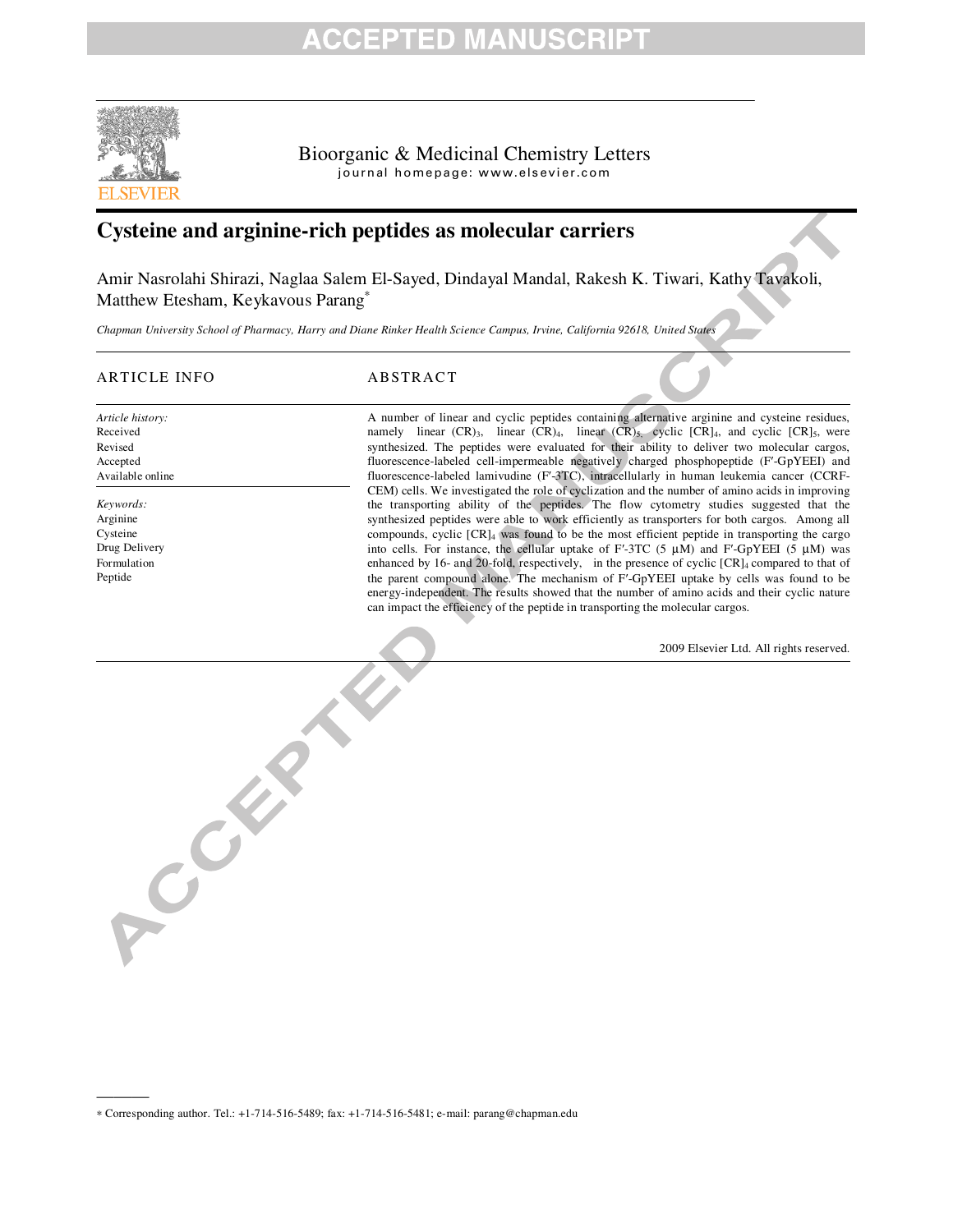# **CCEPTED MANUSCRIP1**

The cell membrane is composed of a phospholipid bilayer.<sup>1</sup> The bilayer forms an efficient barrier system between intracellular and extracellular aqueous regions. Besides phospholipids, there are also other components present in the structure of the plasma membranes including glycolipids and cholesterol. Several proteins in phospholipid bilayer are responsible for selective transporting of cargos. Moreover, the flexibility of the cell membrane is handled through an interaction of double bonds and free fatty acid chains.<sup>2</sup> The intracellular delivery of highly hydrophobic, poorly water-soluble, and negatively-charged compounds is a challenging task because of the presence of negatively-charged phospholipid bilayer.

To enhance the intracellular concentration of cell impermeable compounds, various classes of drug delivery systems (DDS) have been developed and examined during last two decades. 3 The discovery and development of a new drug molecule are costly and cumbersome. Thus, improving the cellular delivery of known active compounds using DDS to enhance their biological activity and/or offer controlled release or targeted delivery is a subject of major interest.

Long-circulating macromolecular carriers, such as peptidebased molecules, can exploit the 'enhanced permeability and retention' effect on the site of action.<sup>4</sup> Among various classes of peptide-based DDS, cell-penetrating peptides (CPPs) have been broadly used due to their unique properties such as non-viral nature, biocompatibility, and cell permeability into the plasma membrane.<sup>5</sup> The ability of CPPs has been examined for the delivery of various types of cargos including small drugs <sup>6-9</sup> and large-molecule based therapeutics.<sup>10</sup>

Positively charged amino acids such as arginine and lysine are the main residues in the structure of the majority of CPPs. These amino acids provide positive charges on the surface of CPPs and facilitate electrostatic interactions with negatively charged molecules, such as heparin and phospholipids within the cell membrane.

In addition to the ability of CPPs to penetrate into the cell membrane, the loading and release processes of molecular cargos inside the cell are particularly important in the overall functionality of the system. Thus, researchers tend to avoid obstacles in loading and release processes by taking advantage of non-covalent approaches. This method offers simple loading procedure and smooth intracellular release of the intact cargo.<sup>11,</sup>

Technically, the sequence of amino acids can modify the molecular interactions, such as electrostatic and hydrophobic interactions between the cargo and the peptide. An optimized orientation could improve the loading capacity of the system by providing appropriate regions to entrap the molecular cargos. Thus, a new arrangement of amino acids in peptide-cargo complex can have an impact on the cell permeability and enhance the drug uptake by cells.

Previously, we have reported the synthesis and evaluation of a class of homochiral cyclic peptides with arginine and tryptophan namely  $[WR]_4$  and  $[WR]_5$  as nuclear-targeting CPPs.<sup>13</sup> These peptides and peptide-capped gold nanoparticles showed a significant efficiency to transport different cargos into cells.<sup>14,15</sup> Our investigations revealed that the existence of a balance between hydrophobic and positive charge properties of peptides

was critical for their function as molecular transporters and DDS. Cyclic peptides also offer higher stability in serum compared to the corresponding linear ones.<sup>1</sup>

Cysteine-rich peptides have been previous used as cellular delivery agents.<sup>17</sup> It has been previously reported that a cysteinerich decapeptide, named CyLoP-1 (Cytosol Localizing Peptide-1) was able to cross the cell membrane readily. This cysteine-rich peptide exhibited the potential for cytoplasmic distribution besides vesicular localization and proficient cellular uptake at low-micro-molar concentrations.<sup>17a</sup> Thus, cysteine appears to contribute in peptide cell permeability.

Herein, we report the preparation of cyclic and linear peptides containing an alternative sequence of cysteine and arginine residues and their evaluation as intracellular molecular transporters. We hypothesized that the presence of cysteine and arginine residues would provide an appropriate combination of amino acids for facilitating the cell permeability of the cargo molecules.

Five cyclic and linear peptides containing alternative sequence of cysteine and arginine amino acids namely  $c[CR]_4$ ,  $c[CR]_5$ ,  $l(CR)$ <sub>3</sub>,  $l(CR)$ <sub>4</sub>, and  $l(CR)$ <sub>5</sub> (Figure 1) were synthesized. Brackets and parenthesis show cyclic and linear peptides, respectively. The peptide synthesis was performed employing 9 fluorenylmethyl oxycarbonyl (Fmoc)-based chemistry according to our previously reported procedure.<sup>13,18</sup>



**Figure 1**. Chemical structures of synthesized peptides.

The synthesis procedure of linear  $l(CR)_5$  and  $c[CR]_5$  is shown in Scheme 1 as representative examples. The linear peptide containing ten alternative cysteine and arginine amino acids (CRCRCRCRCR) was assembled on the heterogeneous H-Arg(Pbf)-2-chlorotrityl resin. The Fmoc group at the *N*-terminal of the last coupled amino acid was deprotected using piperidine in DMF (20% v/v) followed by capping using acetic anhydride. The resin was washed and completely cleaved in the presence of reagent R containing TFA/thioanisole/1,2-ethanedithiol (EDT)/anisole (90:5:3:2  $v/v/v/v$ ) to afford  $l(CR)_5$ .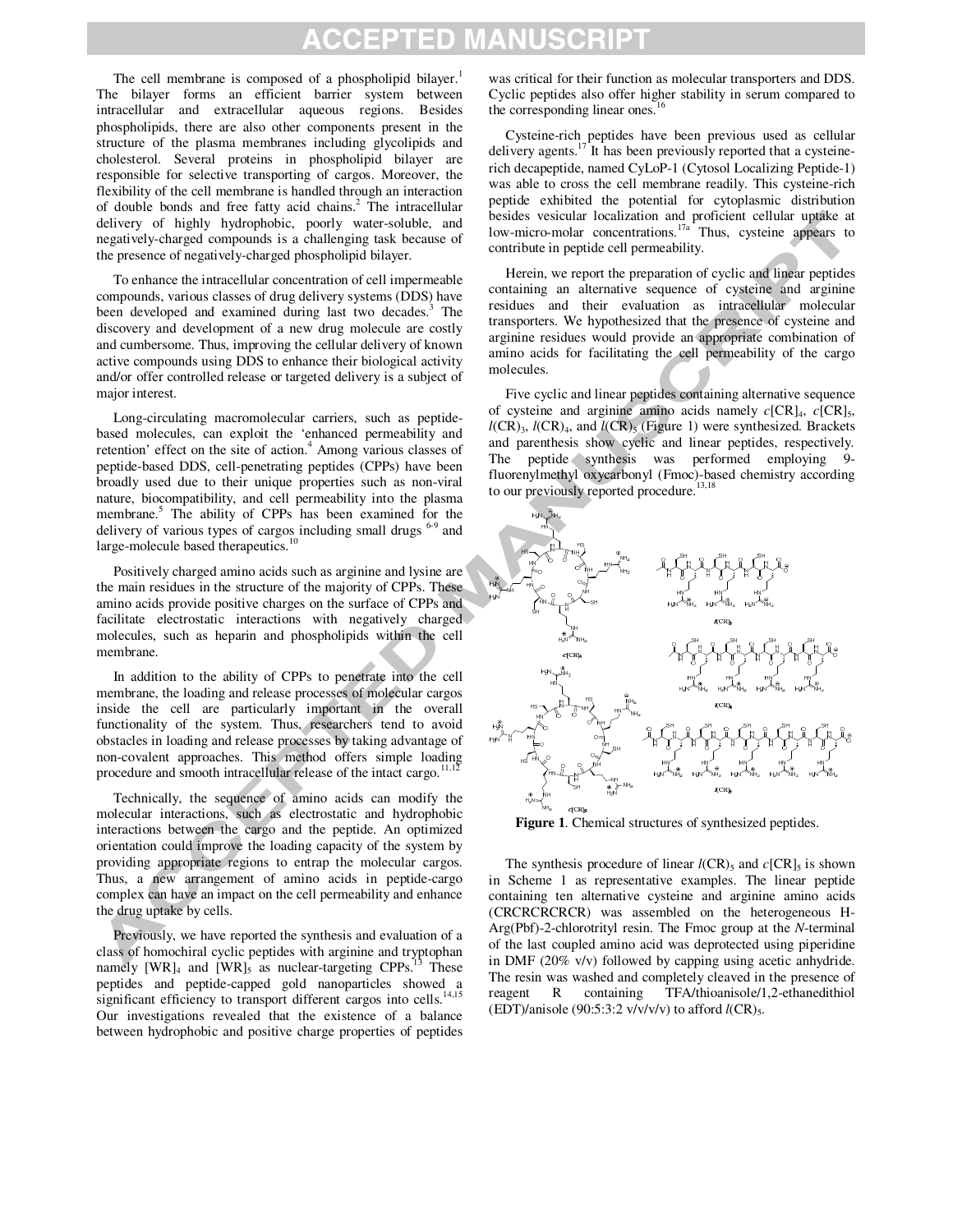

**Scheme 1.** Solid-phase synthesis of  $l(CR)_5$  and  $c[CR]_5$ .

For the synthesis of the cyclic peptide, the peptide containing protected side chain was cleaved from the trityl resin in the presence of a cocktail composed of acetic acid/trifluoroethanol (TFE)/dichloromethane (DCM) (1:2:7 v/v/v) at room temperature. The side chain-protected linear peptide was used for further cyclization reaction. To cyclize the linear peptide, 1 hydroxy-7-azabenzotriazole (HOAt, 4 equiv) and 1,3diisopropyl- carbodiimide (DIC, 4.5 equiv) were used in a mixture of DMF/DCM (5:1 v/v) solvents. The reaction was performed for 12 h to obtain the protected cyclic peptide. After the cyclization reaction was complete, the side chain protecting groups were removed by using a cleavage cocktail reagent R containing TFA/thioanisole/EDT/anisole (90:5:3:2 v/v/v/v) for 2 h to yield *c*[CR]<sup>5</sup> . Both crude peptides were precipitated using cold diethyl ether (75 mL,  $Et_2O$ ). The purification of the peptides was carried out by using reversed-phase Hitachi HPLC (L-2455) on a Phenomenex Prodigy 10 µM ODS reversed-phase column  $(2.1 \text{ cm} \times 25 \text{ cm})$ . Pure peptides were obtained in the form of white powder after lyophilization.

Circular dichroism (CD) was employed to compare the secondary structure between the linear and cyclic peptides. Two model peptides  $l(CR)$ <sub>5</sub> and  $c[CR]$ <sub>5</sub> were selected for this investigation since they contain an equal number of amino acids. All spectra were corrected for the baseline and the background by subtraction of the blank. CD results showed that  $l(CR)$ <sub>5</sub> (50  $\mu$ M) exhibited a different CD pattern when compared to that of  $c[CR]_5$  $(50 \mu M)$ .

 $l(CR)$ <sub>5</sub> showed two minimum peaks at 204 and 228 nm, suggesting that the carrier does not form a classic secondary structure (Figure 2). However, the CD results of  $c[CR]_5$  showed a pattern slightly different than a random-coil as shown by a minimum at 210 nm. This has been reported that peptides holding random coil secondary structure, show a maximum and a minimum peak at ∼ 220 nm and ∼ 198 nm. This classic pattern could be shifted due to several reasons including  $\pi$ - $\pi$ <sup>\*</sup> transition

of amide bond.19,20 These data suggest that although these two peptides have similar number of amino acids, they form different secondary structures. These results confirm that the cyclization can change the conformation of the peptides.



**Figure 2.** CD spectra of  $l(CR)_5$  and  $c[CR]_5$  at 50  $\mu$ M.

The cytotoxicity of all synthesized peptides was evaluated in human ovarian (SK-OV-3) and leukemia (CCRF-CEM) cancer cells at different concentrations (50 and 100  $\mu$ M) after 24 h incubation time (Figure 3). None of the peptides showed significant toxicity at 50  $\mu$ M. However, among all peptides,  $c[CR]_5$  was found to be more toxic compared to others as CCRF-CEM and SK-OV-3 cells showed 78% and 82% viability,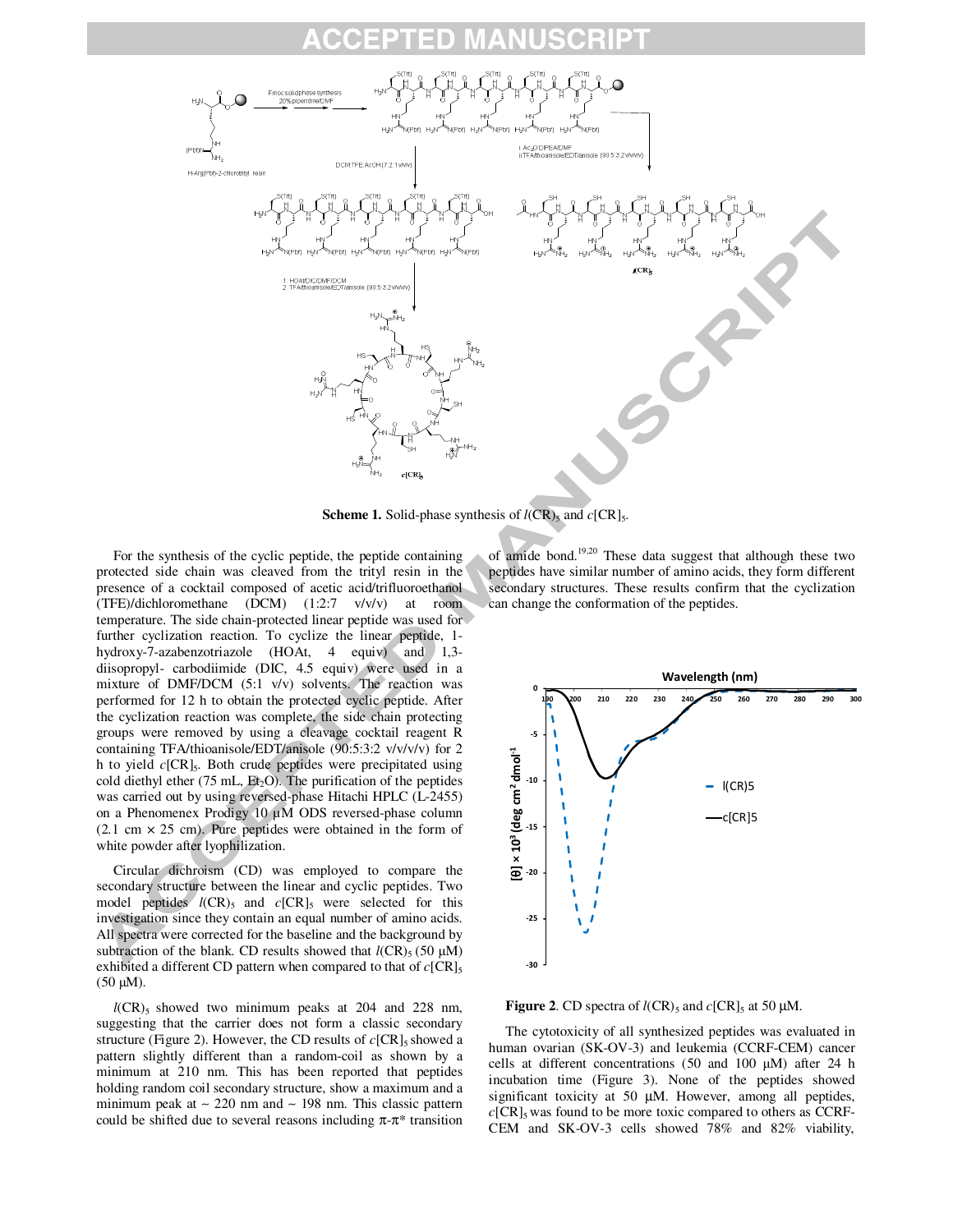# **CCEPTED MANUSCRIP1**

respectively, in the presence of 100 µM of the peptide. No significant difference in toxicity profile between linear and cyclic peptides was observed at 50 µM showing that the cyclic nature did not alter the cytotoxicity. Based on the cytotoxicity assay results, the non-toxic concentration of 50 µM of peptides was used for further cell-based studies.



**Figure 3**. Cytotoxicity assay of the peptides (50 and 100 µM) in CCRF-CEM and SK-OV-3 cells after 24 h.

After a non-toxic concentration of peptides was determined, all peptides were evaluated for their molecular transporting activity. The effect of peptides on the intracellular uptake of molecular cargos was examined using a flow cytometry method. Two different model cargos, anti-HIV drug lamivudine, and phosphopeptide GpYEEI were selected at a low concentration for the cellular delivery investigations. Lamivudine ((–)-2′,3′ dideoxy-3′-thiacytidine, 3TC) is a potent nucleoside reverse transcriptase inhibitor that blocks HIV-1 and hepatitis B virus replication.<sup>21</sup> However, this drug suffers from low cellular uptake because of high polarity. Phosphopeptides have been used as reagent probes to mimic phosphoproteins involved in signal transduction pathway for protein–protein interactions.<sup>2</sup> Although phosphopeptides are valuable probes, their use is challenging in cellular studies due to their limited cellular uptake.

The cellular uptake of fluorescence-labeled 3TC (F′-3TC, 5 µM) was measured in the presence and absence of peptides (50 µM) in CCRF-CEM cells after 3 h. As it is shown in Figure 4, the cellular uptake of F′-3TC was enhanced upon mixing with *l*(CR)<sub>4</sub>, *l*(CR)<sub>5</sub>, *c*[CR]<sub>4</sub>, and *c*[CR]<sub>5</sub> by 6-, 10-, 16-, and 12-fold, respectively, compared to that of F′-3TC alone in CCRF-CEM cells after 3 h of incubation. Among all tested peptides,  $l(CR)$ <sub>3</sub> did not enhance the cargo's uptake, and  $c[CR]_4$  showed the highest efficiency in improving the cellular uptake. These data suggest that these peptides can be used as efficient transporters for F′-3TC.



**Figure 4**. Cellular uptake of fluorescence-labeled F′-3TC (5 µM) after 3 h incubation with cyclic and linear peptides.

As it is shown in Figure 4, the ring size of the peptide also contributes to the delivery efficiency. Two cyclic peptides namely  $c[CR]_4$  and  $c[CR]_5$  (50  $\mu$ M) containing eight and ten alternative arginine and cysteine residues were examined for their ability to transport F′-3TC in a comparative assay. It was found out that the cellular uptake of F′-3TC was increased in the presence of  $c[CR]_4$  and  $c[CR]_5$  by 16 and 12-fold, respectively, compared to that of the F′-3TC alone after 3 h of incubation. These results indicate that although *c*[CR]4 is composed of less number of amino acids compared to  $c[CR]_5$ , it has a higher ability to transport a fluorescence-labeled anti-HIV drug presumably, possibly due to the optimal interactions with the cargo and the phospholipid bilyaer.

Different results were obtained when comparing the linear peptides  $l(CR)$ <sub>3</sub>,  $l(CR)$ <sub>4</sub>, and  $l(CR)$ <sub>5</sub>. As shown in Figure 4,  $l(CR)$ <sub>5</sub> improved the cellular uptake of F′-3TC by 10-fold. However,  $l(CR)$ <sub>3</sub> and  $l(CR)$ <sub>4</sub> improved the cellular uptake of F'-3TC by only 0.5- and 6-fold, respectively. These data suggest that the higher number of amino acids in linear peptides can enhance the delivery efficiency of the linear peptides possibly because of a greater number of positively-charged arginine residues. For cyclic peptides, the orientation of peptides for efficient interactions with cargo and the cell membrane appears to be the critical factor in determination of the cellular uptake.



**Figure 5.** Cellular uptake of fluorescence-labeled F′-GpYEEI (5 µM) after 3 h incubation with cyclic and linear peptides.

In order to investigate the potential of CR peptides to carry other types of cargos, the cellular uptake of a fluorescencelabeled phosphopeptide namely F′-GpYEEI was examined in the presence of the peptides and alone. The cellular uptake of F′- GpYEEI in CCRF-CEM cells was improved by 4, 17, 20, and 18 fold, respectively, when they mixed with  $l(CR)_4$ ,  $l(CR)_5$ ,  $c[CR]_4$ , and  $c[CR]_5$  compared with that of the phosphopeptide alone after were 3 h incubation. As it was shown in Figure 5,  $l(CR)$ <sub>3</sub> was unable to enhance the cellular uptake of F′-GpYEEI possibly because this number of positively-charged amino acids are not sufficient for the delivery of molecular cargos into cells. It was observed that *c*[CR]4 was again the most efficient among all tested peptides, presumably due to the optimized interactions with the cargo and the cell membrane. These results were consistent with the data for the delivery of F′-3TC in the presence of  $c[CR]_4$  as described above.

Determination of the mechanism(s) of the drug uptake by cells has become important to optimize or design the next generation of carriers. One of the major mechanisms of peptide-mediated drug delivery is endocytosis. Endocytosis includes several